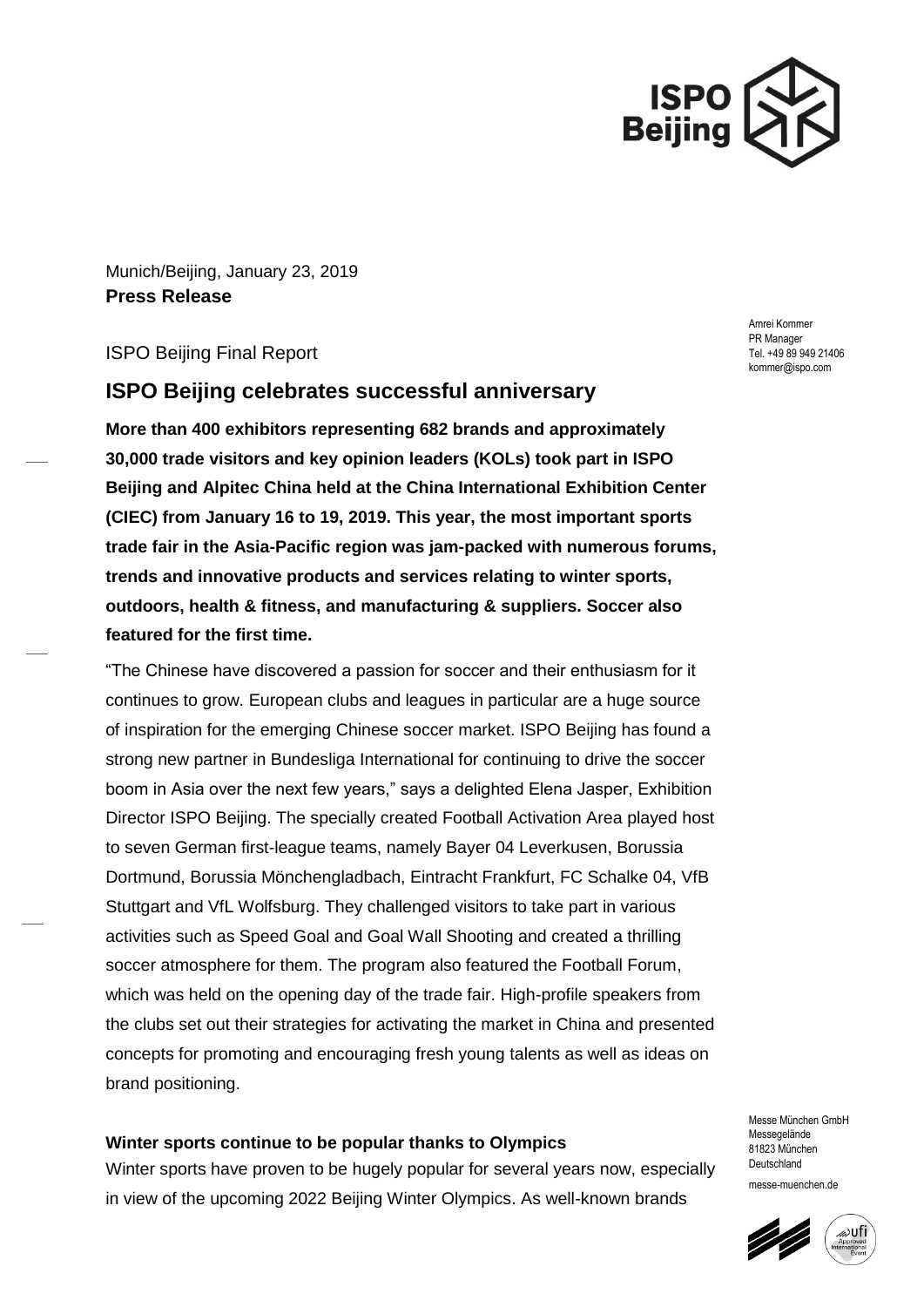

### **Press Release** | January 23, 2019 | 2/4

and exhibitors in this segment, Burton and Oakley made a welcome return to ISPO Beijing. The Market Introduction Program, designed for brands keen to penetrate the Chinese market, also focused on this area. As part of the two-day seminar program, representatives of 10 brands from across Europe, Asia and the U.S. gained a solid understanding of the specific ins and outs of the Chinese market thanks to industry experts in distribution, online and offline retail and commercial law, and made preliminary contacts.

The Asia Pacific Snow Conference was held for the 11<sup>th</sup> time in collaboration with the longstanding partner event Alpitec China, the leading trade show for mountain and winter technologies. Representatives from the technology, sports and tourism industries discussed advances being made with China's ski resorts as well as models and measures for developing, maintaining and expanding them.

Ski Resort Tour participants were given an insight into the infrastructure of the winter sports resorts and treated to a taste of what to expect from the Olympics. Three 2022 Winter Olympics training venues and sites were on the itinerary, namely the Shougang Olympic Park, Wanlong Ski Resort and Genting Ski Resort Secret Garden. "China's professionalism in preparing for the major sporting event is very impressive. Sports venues are being designed and built in line with the very latest standards. The Olympics will be just the start of China's development as a winter sports nation," says Klaus Dittrich, Chairman and CEO of Messe München.

### **Valuable knowledge transfer throughout all segments**

An extensive supporting program was also provided for the other trade fair segments. The Sports Industry Forum focused on the topic of new investment opportunities for the sports business in China, including with regard to digitalization. Sport injuries and rehabilitation options were the main focal points of the Health & Fitness Forum. The China Climbing Report was published as part of the China Rock Summit. In the ISPO Textrends Area, international consultant for textile trends, Louisa Smith, presented the textile trends relating to materials, fibers, cuts and accessories set to take the industry by storm in the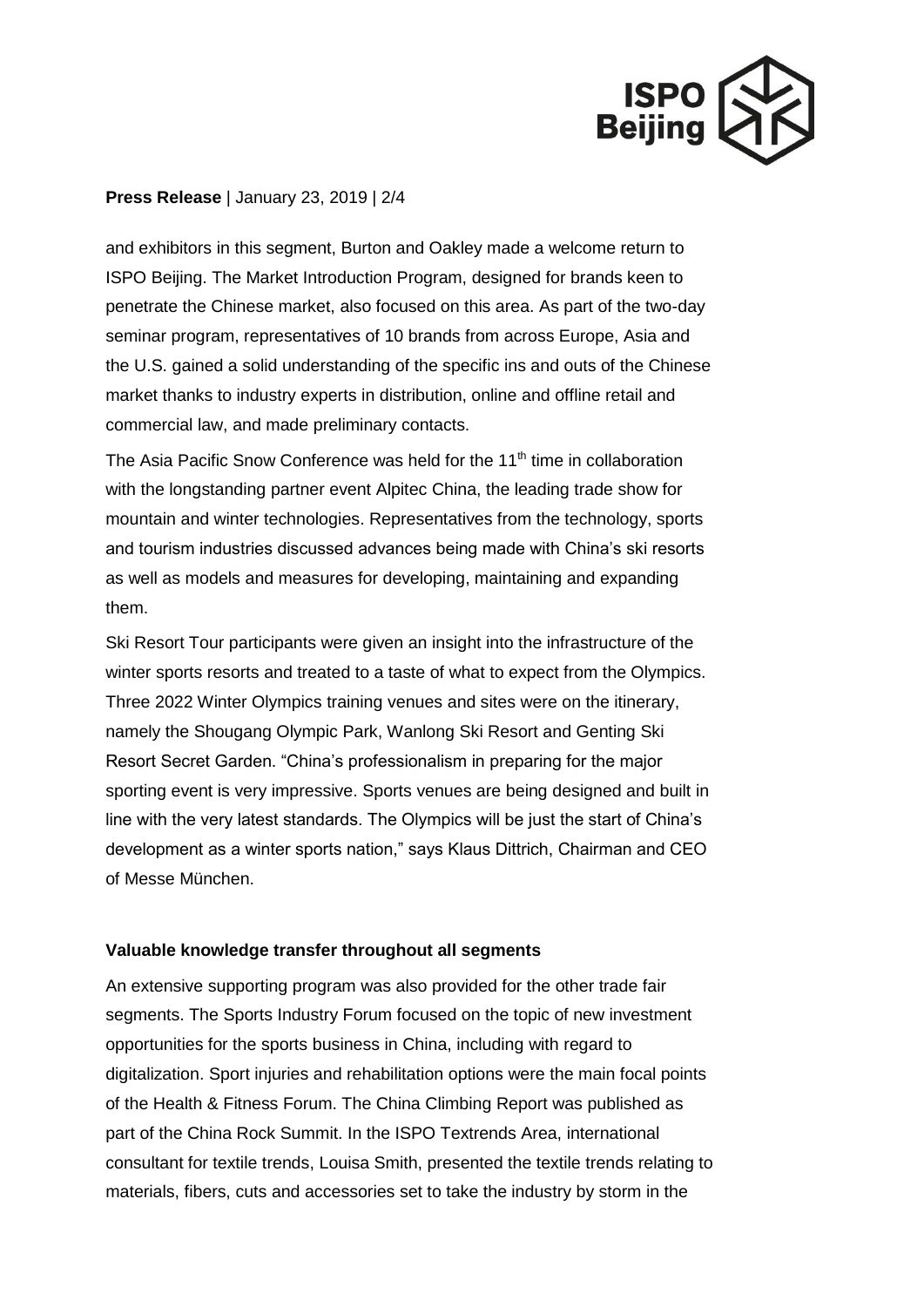

## **Press Release** | January 23, 2019 | 3/4

next few years. At the ISPO Award Exhibition and the ISPO Startup Village, visitors gained an overview of the most important innovative products and latest ideas to be devised by young entrepreneurs.

## **Creation of an advisory committee for ISPO Beijing**

An international advisory committee has been set up in order to further develop and bring ISPO Beijing even more in line with the needs of the market, exhibitors and trade visitors. Representatives of exhibitors' interests, industry representatives and partners met for the first time ever on the eve of this year's event in order to discuss the strategic direction of the trade fair. The consensus amongst all participants was that the current format of ISPO Beijing represents a solid base with plenty of potential. New segments such as Sports Fashion and Travel should be added to the event in the future and the target group of key opinion leaders (KOLs) should be further expanded. Exchanging experience with Europe is the primary focus of interest.

## **Long-term exhibitors honored for their loyalty**

In addition to considering future developments and upcoming trends, Messe München also took the opportunity to reflect on the past as part of the  $15<sup>th</sup>$ anniversary of ISPO Beijing – more specifically, on 15 years full of challenges, changes and success. During the official birthday party, the ISPO team honored the five exhibitors which have been part of the trade fair ever since it was launched.

The next ISPO Beijing will be held from February 12 to 15, 2020 at its new location, the China International Exhibition Center (CIEC).

For more information on ISPO Beijing, please visit <https://www.ispo.com/en/beijing>